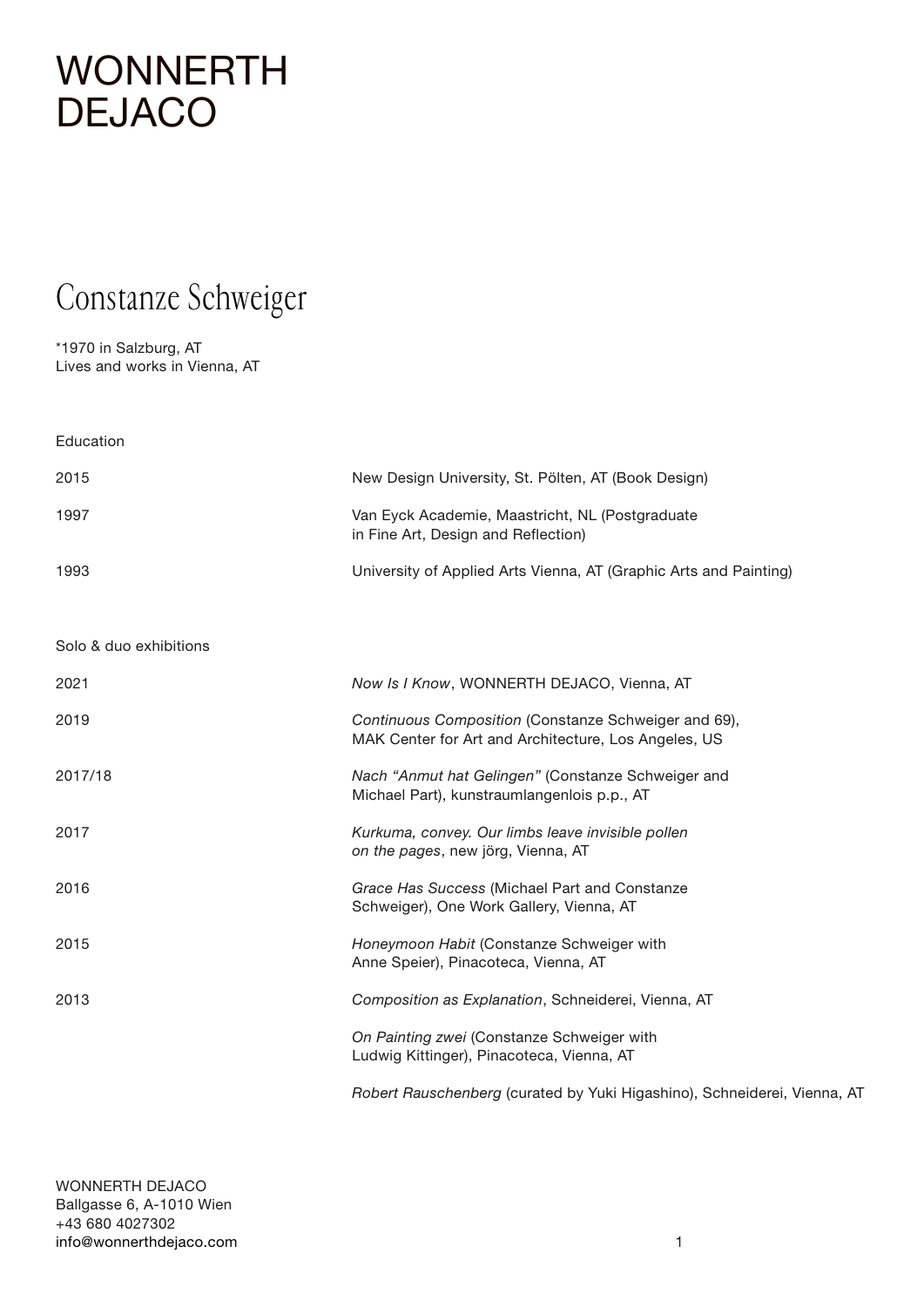| 2012                       | Scrollwork (curated by Severin Dünser), 21er Haus, Vienna, AT                                                                                    |
|----------------------------|--------------------------------------------------------------------------------------------------------------------------------------------------|
|                            | Drei Beispiele ohne Titel, School, Vienna, AT                                                                                                    |
| 2010                       | Goin' Home (Constanze Schweiger, Jasmin<br>Trabichler), Galerie Meyer Kainer, Vienna, AT                                                         |
| 2009                       | It's No Swiss Picnic for Me, Either, Der dritte<br>Salon des Arts, Secession, Vienna, AT                                                         |
|                            |                                                                                                                                                  |
| Selected group exhibitions |                                                                                                                                                  |
| 2021                       | Tombola IV (Kollaboration mit Wiener Times, eingeladen von Terese<br>Kasalicky und Heti Prack), New Jörg, Vienna, AT                             |
| 2019                       | Café des Œuvres, Café des arts, Paris, FR                                                                                                        |
|                            | Is there something I should know (curated by Adrian Bus-<br>chmann, Barbara Rüdiger), Vinifero, Vienna, AT                                       |
|                            | B, Belmacz, London, UK                                                                                                                           |
|                            | Per Albin #4: Ich mag / I Like (with Justine Kurland and Michael<br>Part, curated by Doris Krüger and Ilse Lafer), KÖR, Vienna, AT               |
| 2018                       | Receptors: A multi-sensory intervention by Hilda Kozári in the Antal-Lusztig<br>Collection, Center for Modern and Contemporary Art, Debrecen, HU |
| 2017                       | Material Traces (curated by Felicitas Thun-<br>Hohenstein), Charim Galerie, Vienna, AT                                                           |
| 2016                       | Basic structures of (curated by Hannah Conroy),<br>Austrian Cultural Forum London, UK                                                            |
|                            | schneidig 1 (curated by Janina Falkner), Alte Post, Vienna, AT                                                                                   |
| 2015                       | Neo Avalon, MAUVE, Vienna, AT                                                                                                                    |
|                            | wow! Woven? Entering the (sub)Textiles (curated by Christian<br>Egger), Künstlerhaus KM - Halle für Kunst und Medien, Graz, AT                   |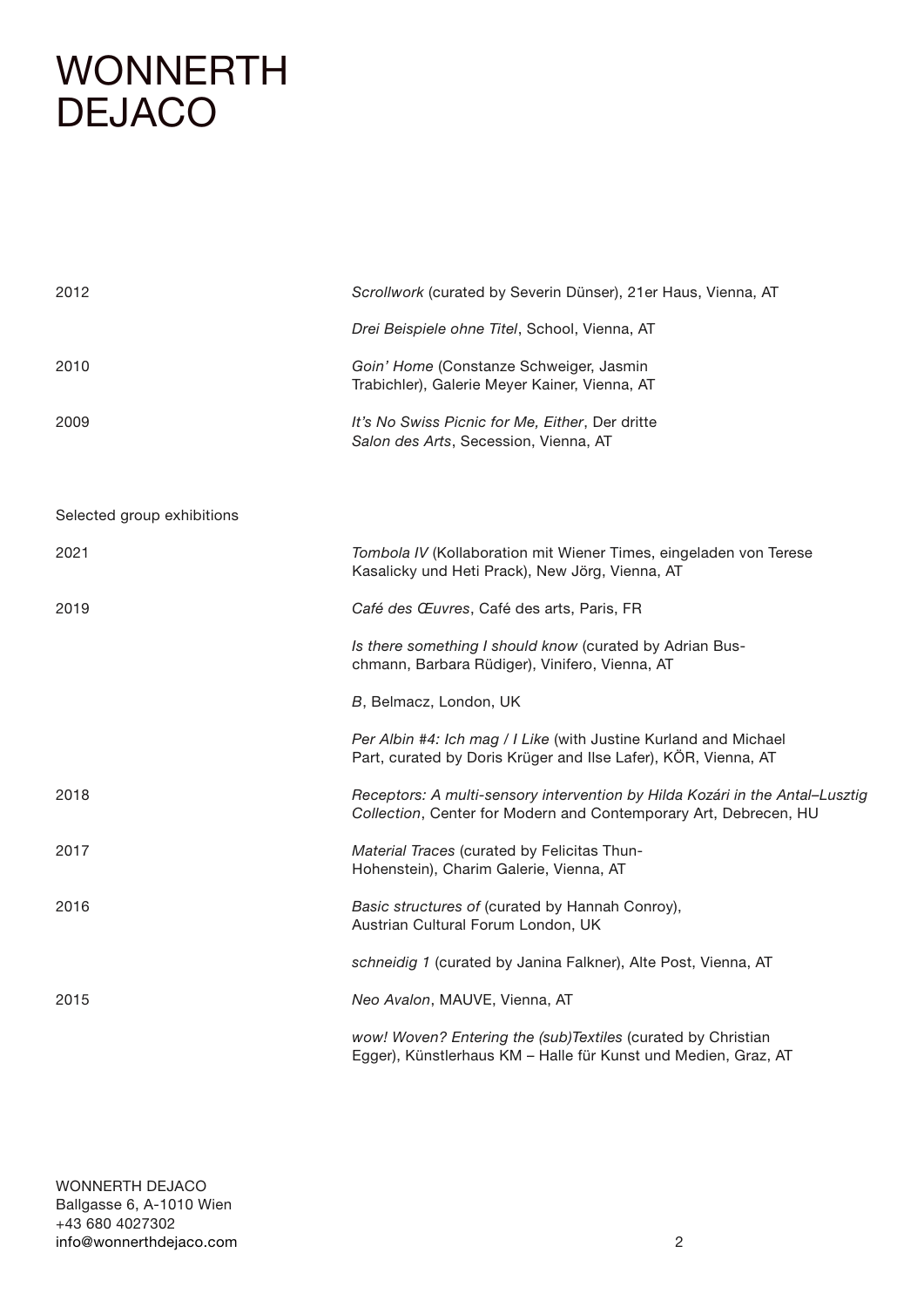|                            | a likeness has blisters, it has that and teeth,<br>Academy of Fine Arts Vienna, AT                            |
|----------------------------|---------------------------------------------------------------------------------------------------------------|
| 2014                       | Korrelation (curated by Eva Maria Stadler and<br>Brigitte Felderer), AIL, Vienna, AT                          |
|                            | Inmitten von (curated by Claudia Lindner and<br>Susanne Richter), Frappant, Hamburg, DE                       |
|                            | Couleur (curated by Melanie Ohnemus), wellwellwell, Vienna, AT                                                |
|                            | Call me on Sunday, Krinzinger Projekte, Vienna, AT                                                            |
| 2012                       | Röcke tragen, Museum der Moderne, Salzburg, AT                                                                |
| 2011                       | Synaptic Driver, Wiener Art Foundation, Krems, AT                                                             |
|                            | August Llen, Artclub Intercontinental, Vienna, AT                                                             |
| 2010                       | Julia Haller, Benjamin Hirte, Constanze Schweiger, Magazin, Vienna, AT                                        |
| 2009                       | Miete, Strom, Gas oder Brazilian Wax (curated by Michael<br>Hall), Institut, MQ (Museumsquartier), Vienna, AT |
|                            | Bulletin Board Blvd., Pro Choice, Vienna, AT                                                                  |
|                            |                                                                                                               |
| Selected awards and grants |                                                                                                               |
| 2022                       | Studio Grant at the Cité Internationale des Arts<br>Paris, Federal Chancellery of Austria, AT                 |
| 2021                       | State Grant for Fine Art, Federal Chancellery of Austria, AT                                                  |
| 2019-20                    | Studio grant of the province of Salzburg, Paris, AT/FR                                                        |
| 2005                       | Photography grant of the Austrian State, New York, NY, AT/US                                                  |
| 2004                       | MAK Schindler Residency, Los Angeles, AT/US                                                                   |
| 2003                       | Studio grant of the province of Salzburg, New York, NY, AT/US                                                 |
| 2002                       | Anni and Heinrich Sussmann Artist Award, AT                                                                   |
|                            |                                                                                                               |